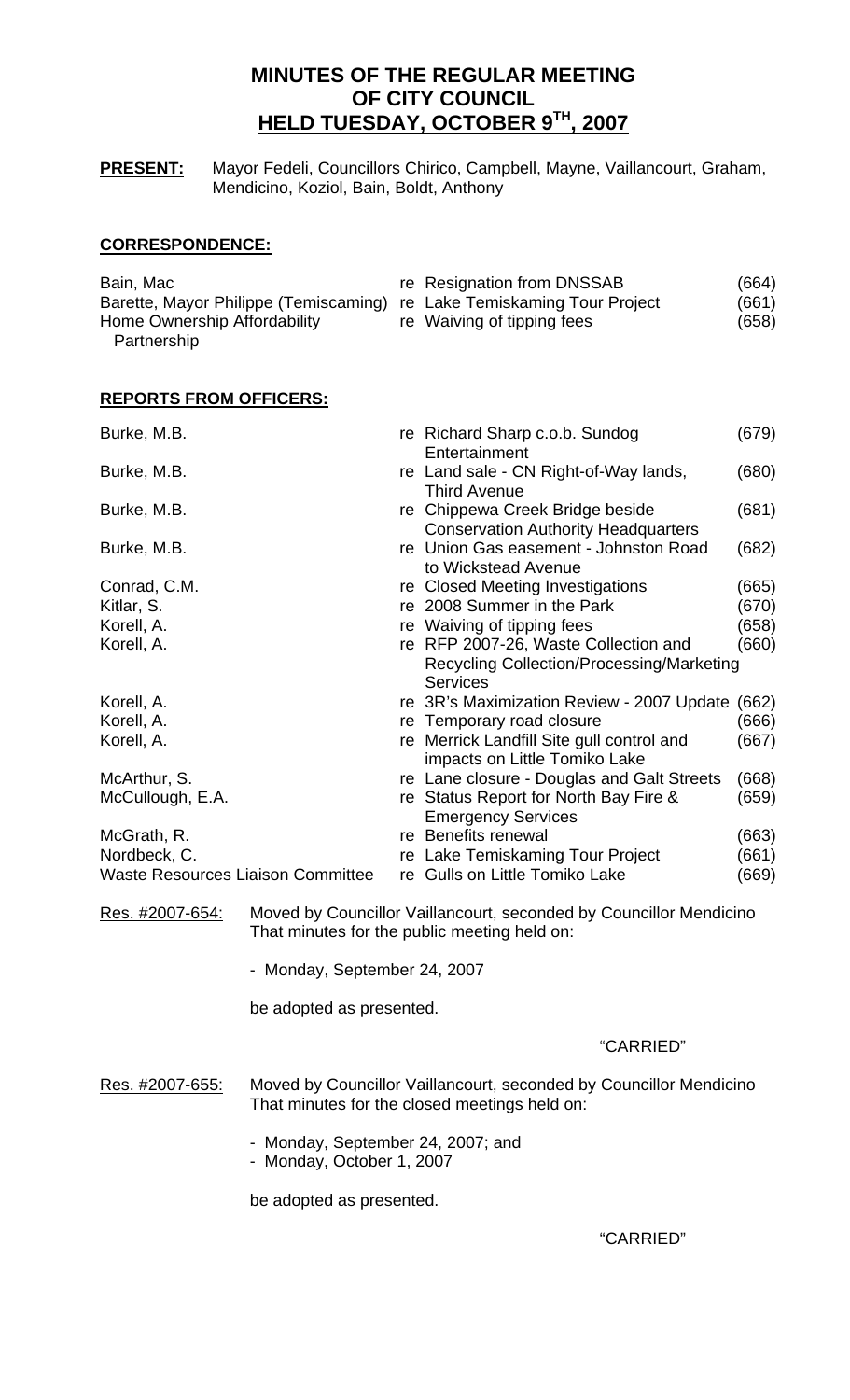Res. #2007-656: Moved by Councillor Anthony, seconded by Councillor Boldt That Community Services Committee Report No. 2007-23 relating to:

- the Recreation, Sport and Healthy Active Living Strategy Final Report

be adopted as presented.

"CARRIED"

## **COMMUNITY SERVICES COMMITTEE REPORT NO. 2007-23**

October 9, 2007

TO THE COUNCIL OF THE CORPORATION OF THE CITY OF NORTH BAY

Your Worship and Councillors:

The Community Services Committee presents Report No. 2007-23 and recommends:

- 1. That a) the Recreation, Sport and Healthy Active Living Strategy Final Report be accepted by Council as presented;
	- b) the Parks, Recreation and Leisure Services Department be directed to work with the identified partner agencies and others as required, to develop an implementation timeline and priority for the initiatives identified in the report; and
	- c) the Parks, Recreation and Leisure Services Department keep Council informed regarding the process of the implementation on a regular basis through information reports with any financial implications being sent to Council for approval through the annual budget process.

All of which is respectfully submitted.

ASSENTS DISSENTS ANTHONY BOLDT **BAIN BAIN** FEDELI

Res. #2007-657: Moved by Councillor Chirico, seconded by Councillor Campbell That Striking Committee Report No. 2007-04 relating to:

- the Planning Advisory Committee

be adopted as presented.

"CARRIED"

## **STRIKING COMMITTEE REPORT NO. 2007-04**

October 9, 2007

TO THE COUNCIL OF THE CORPORATION OF THE CITY OF NORTH BAY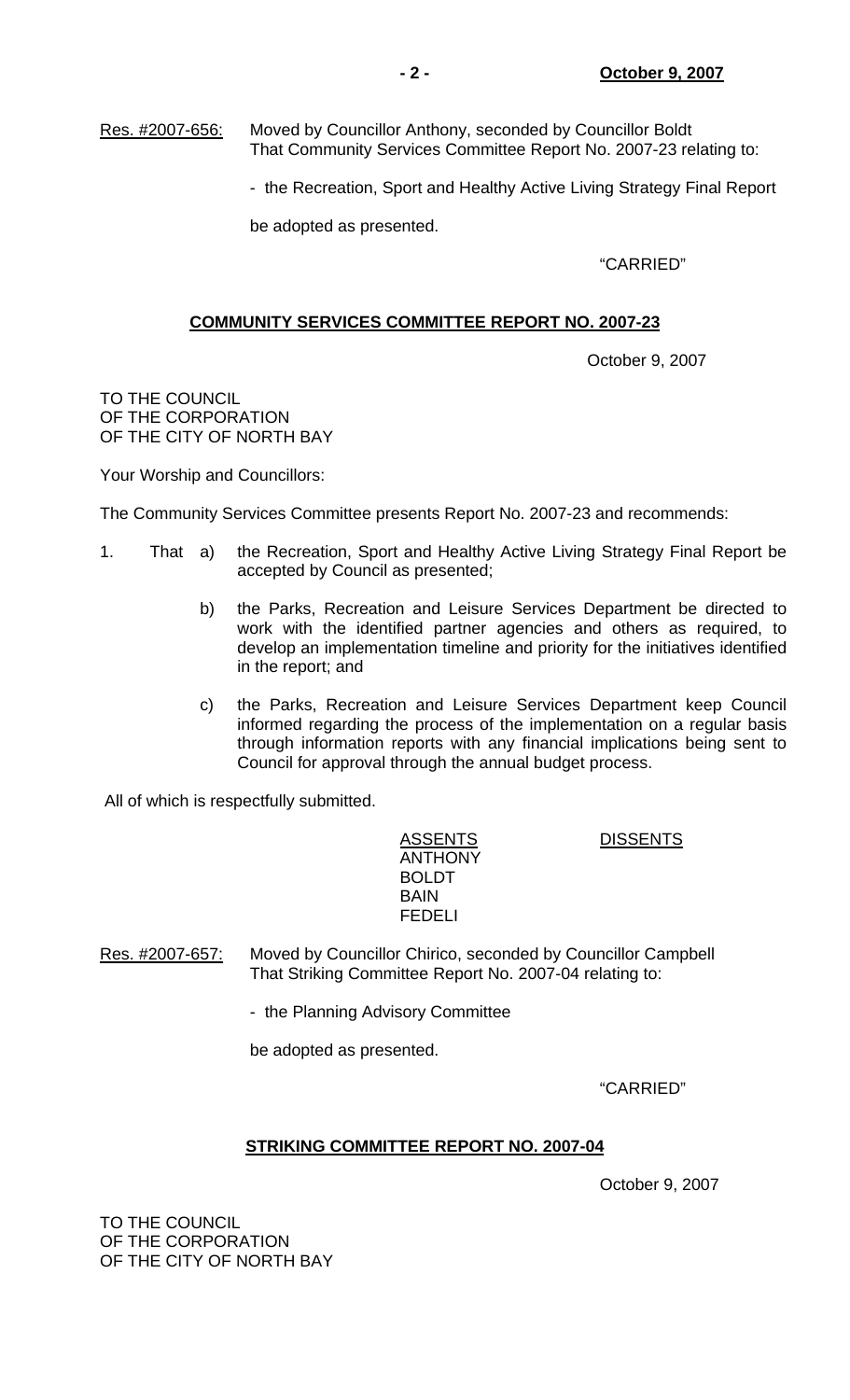Your Worship and Councillors:

The Striking Committee presents Report No. 2007-04 and recommends as follows:

1. That Councillor Dave Mendicino be appointed to the Planning Advisory Committee for a term to expire November 30, 2010.

All of which is respectfully submitted.

Res. #2007-658: Moved by Councillor Koziol, seconded by Councillor Mendicino

- That 1) the Home Ownership Affordability Partnership be granted a waiver of landfill tipping fees for up to 5 tonnes of renovation waste for a Low Income Home Ownership Program; and
	- 2) the waiving of tipping fees be dependent on the organization demonstrating that they are following waste reduction practices as much as possible.

## "CARRIED"

Res. #2007-659; Moved by Councillor Anthony, seconded by Councillor Boldt That Council requests the Office of the Fire Marshal conduct, at no cost to The Corporation, a Phase 1 status report on the Fire Protection Services in the City of North Bay.

## "CARRIED"

Res. #2007-660; Moved by Councillor Koziol, seconded by Councillor Mendicino

- That 1) RFP 2007-26, Provision of Waste Collection and Recycling Collection/Processing/Marketing Services not be awarded;
	- 2) Miller Waste Services be notified that the City opts to extend Contract 2001-14 by two years to terminate on June 30, 2010;
	- 3) the City Solicitor be authorized to negotiate the continuation of the lease of 112 Patton Road to cover the period of July 1, 2008 to June 30, 2010; and
	- 4) the City reissue the RFP for provision of Waste Collection and Recycling Collection/Processing/Marketing Services in 2008 to allow for a longer period of time to supply a new Material Recycling Facility.

## "CARRIED"

Res. #2007-661: Moved by Councillor Anthony, seconded by Councillor Boldt WHEREAS the Council of the City of North Bay acknowledges receipt of a letter from the Temiskaming Tour Committee regarding the creation of a "loop tour" of the region; and

> WHEREAS Council recognizes the economic benefit of tourism to our region;

> NOW THEREFORE BE IT RESOLVED that Council of the City of North Bay hereby agrees with the concept of developing the Temiskaming Tour Project;

> FURTHER that Council requests that the Temiskaming Tour Committee investigate funding and partnership opportunities with both the Federal and Provincial governments to decrease the costs of all partners;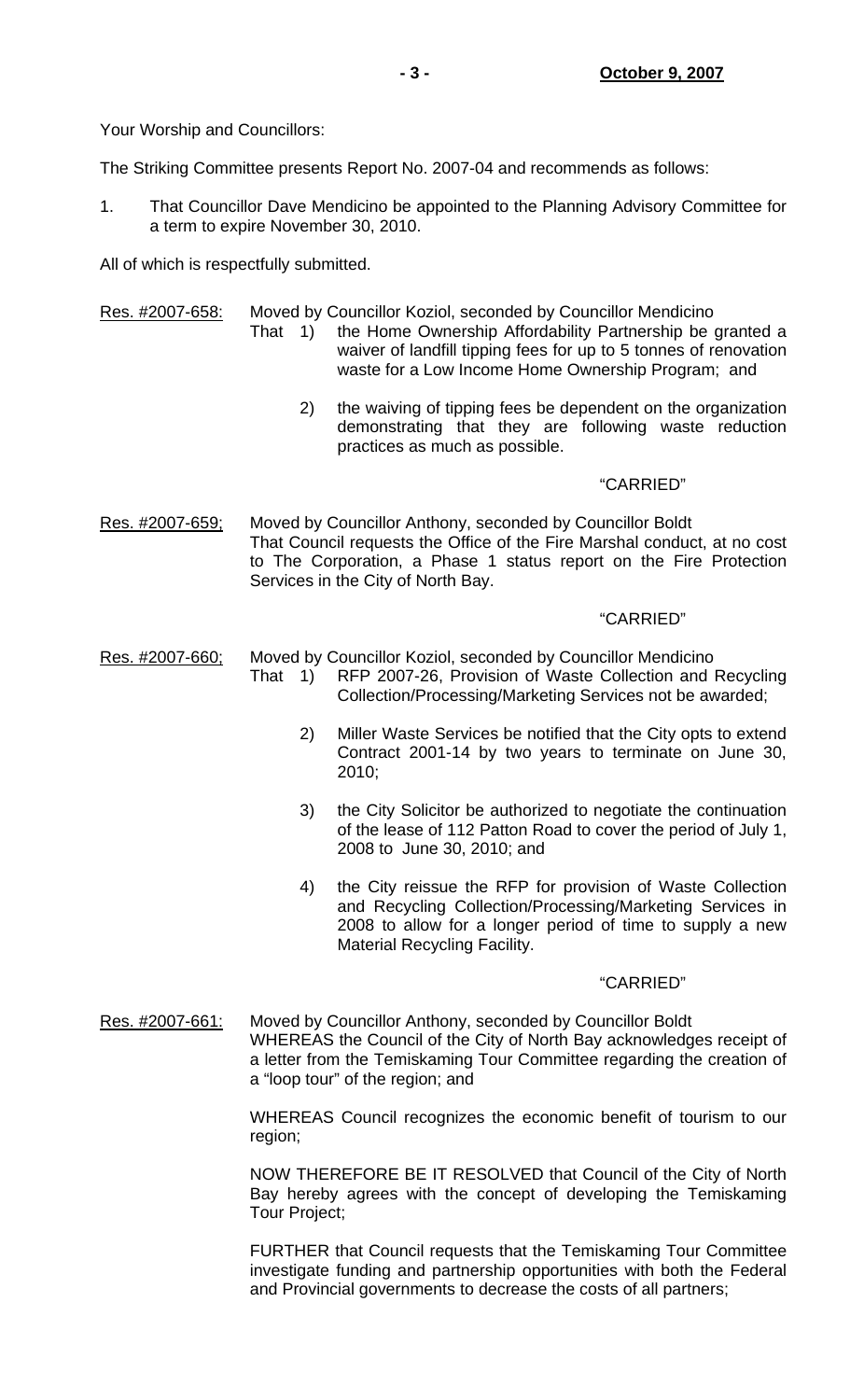AND FURTHER that Council hereby requests that the Temiskaming Tour Committee provide budget information at their earliest convenience so that financial support of the project can be considered during the 2008 Budget Process.

#### "CARRIED"

Res. #2007-662: Moved by Councillor Koziol, seconded by Councillor Mendicino That City Council approve the 2007 3R's Maximization Plan Update and that a copy be forwarded to the Ministry of the Environment in compliance with Environmental Assessment Conditions of Approval for the Merrick Landfill Site.

## "CARRIED"

Res. #2007-663: Moved by Councillor Chirico, seconded by Councillor Campbell That Council approve the renewal of the Employee Group Benefit Program with Manulife Financial effective October 1, 2007, with an overall increase of 6.4% or \$90,100.00.

"CARRIED"

Res. #2007-664: Moved by Councillor Chirico, seconded by Councillor Campbell That the resignation of Mac Bain from the District of Nipissing Social Services Administration Board be received as of August 30, 2007.

#### "CARRIED"

Res. #2007-665: Moved by Councillor Chirico, seconded by Councillor Campbell That the City of North Bay enter into an Investigator Services Agreement with Local Authority Services Limited for the provision of closed meeting investigation services in accordance with s. 239.1 of the *Municipal Act, 2001*, as amended.

## "CARRIED"

Res. #2007-666: Moved by Councillor Koziol, seconded by Councillor Mendicino That City Council approve the temporary road closure of Ferguson Street between Princess and Victoria Streets on Wednesday, October 31, 2007 from 5:00 p.m. to 9:00 p.m., as requested by North Bay & Emergency Services dated October 1, 2007 attached to Report No. EEW 2007-37.

#### "CARRIED"

Res. #2007-667: Moved by Councillor Koziol, seconded by Councillor Mendicino That report EEW 2007-36 from Alan Korell dated September 27, 2007 relating to Merrick Landfill Site gull control and impacts on Little Tomiko Lake be received and referred to the Engineering & Works Committee.

#### "CARRIED"

Res. #2007-668: Moved by Councillor Chirico, seconded by Councillor Campbell

- That 1) the application by George and Elizabeth Tamchina to close a laneway abutting Plan M-32, Lot 152 and Lot 151 be approved;
	- 2) the closure of the laneway be subject to the granting of any required easements; and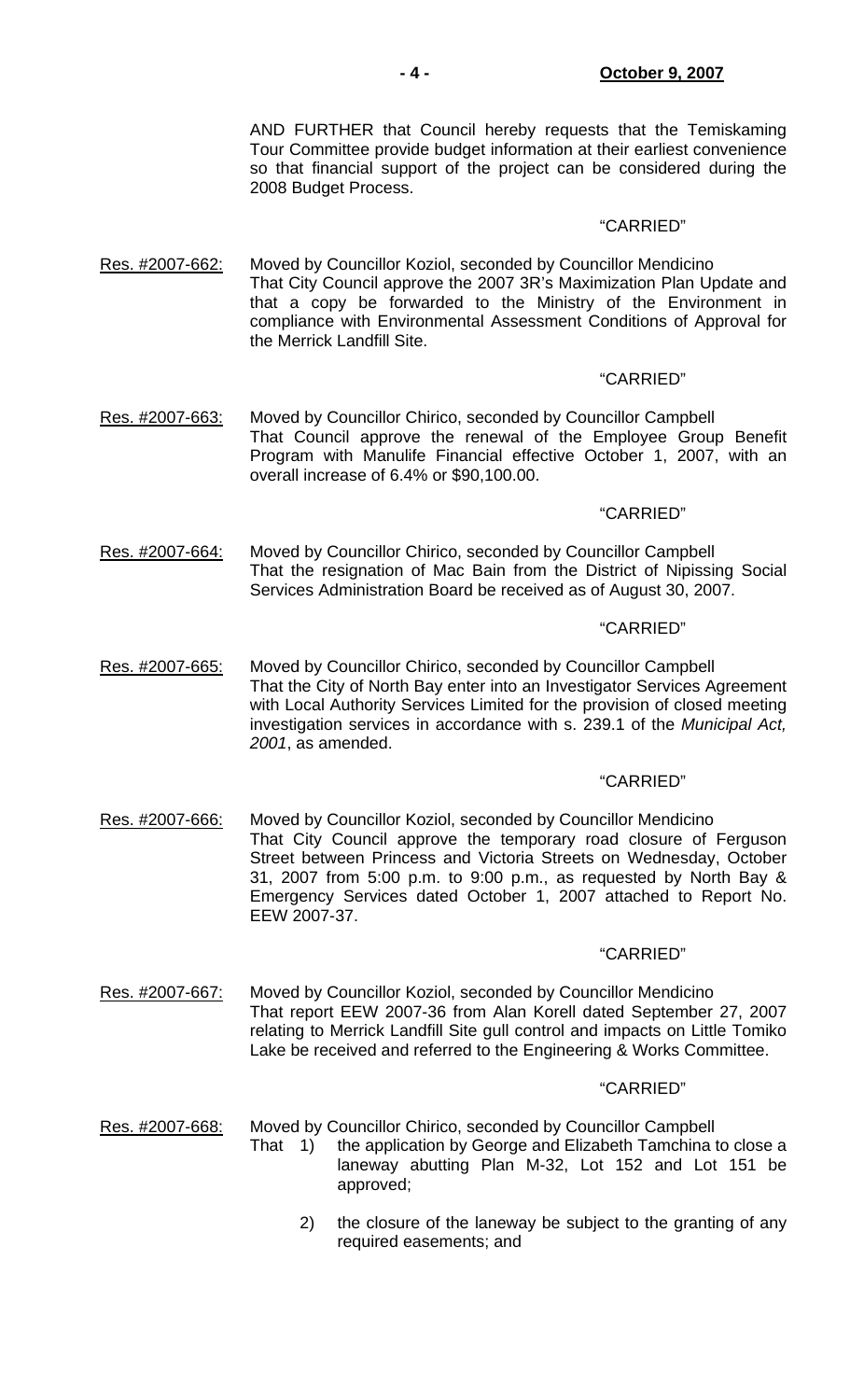3) the Chief Administrative Officer be authorized by Council to initiate normal closure procedures for the subject laneway.

## "CARRIED"

Res. #2007-669; Moved by Councillor Koziol, seconded by Councillor Mendicino That the recommendation from the Waste Resources Liaison Committee regarding gulls on Little Tomiko Lake be received and referred to the Engineering & Works Committee.

#### "CARRIED"

Res. #2007-670: Moved by Councillor Anthony, seconded by Councillor Boldt

- That 1) Council proceed with a 2008 Summer in the Park event under the direction of a Volunteer Committee;
	- 2) Council refer the establishment of an Event Facilitator, as described in Report CSBU 2007-93, to the 2008 budget process; and
	- 3) the Chief Financial Officer be authorized to transfer the surplus amount of \$26,232 from the 2007 Summer in the Park event to a new Summer Festival Reserve Fund.

#### "CARRIED"

Res. #2007-671: Moved by Councillor Chirico, seconded by Councillor Campbell That the following by-laws be read a first and second time:

> By-Law No. 2007-201 to authorize the sale of lands to George Tamchina and Philip Tamchina (696 Galt Street).

> By-Law No. 2007-202 to authorize the sale of lands to True North Chevrolet Cadillac Limited (Seymour Street).

> By-Law No. 2007-203 to authorize the 2007 Downtown Roads and Sidewalk Maintenance Program.

> By-Law No. 2007-204 to amend By-Law No. 38-93 to prohibit and regulate the discharge of firearms within the City of North Bay.

> By-Law No. 2007-212 to execute an agreement with Jean Pierre Courtemanche and Vicki Lee Courtemanche relating to a transfer of an easement (620 Laurentian Avenue).

#### "CARRIED"

Res. #2007-672: Moved by Councillor Chirico, seconded by Councillor Campbell That the following by-laws be read a third time and passed:

> By-Law No. 2007-201 to authorize the sale of lands to George Tamchina and Philip Tamchina (696 Galt Street).

> By-Law No. 2007-202 to authorize the sale of lands to True North Chevrolet Cadillac Limited (Seymour Street).

> By-Law No. 2007-203 to authorize the 2007 Downtown Roads and Sidewalk Maintenance Program.

> By-Law No. 2007-204 to amend By-Law No. 38-93 to prohibit and regulate the discharge of firearms within the City of North Bay.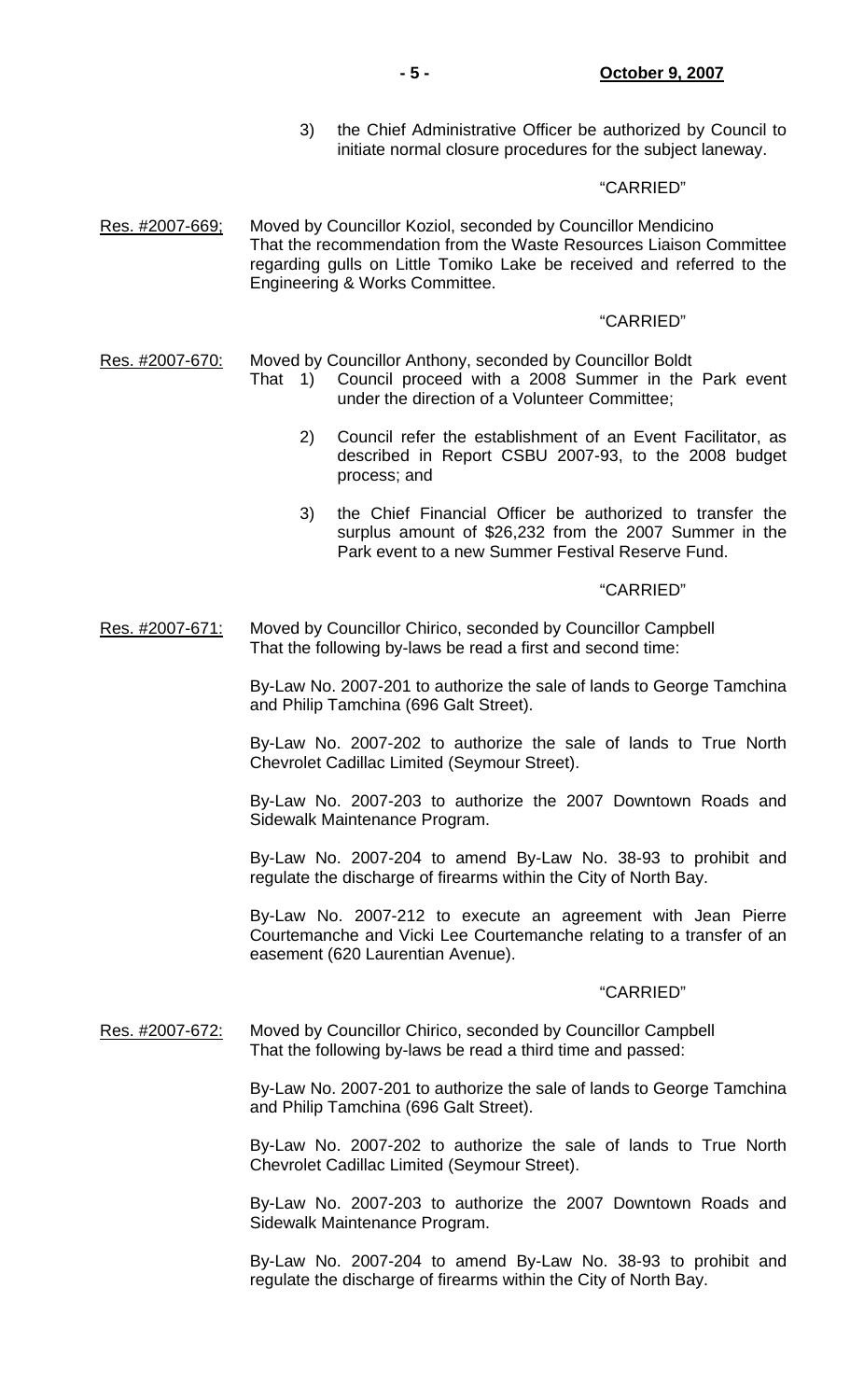By-Law No. 2007-212 to execute an agreement with Jean Pierre Courtemanche and Vicki Lee Courtemanche relating to a transfer of an easement (620 Laurentian Avenue).

#### "CARRIED"

## Res. #2007-673: Moved by Councillor Anthony, seconded by Councillor Boldt That the following by-laws be read a first and second time:

By-Law No. 2007-206 to execute an agreement with Monteith Building Group Ltd. relating to Memorial Gardens Wall Repair - Phase 3.

By-Law No. 2007-210 to execute an agreement with Crozier Agencies relating to the supply and installation of playground equipment.

#### "CARRIED"

Res. #2007-674: Moved by Councillor Anthony, seconded by Councillor Boldt That the following by-laws be read a third time and passed:

> By-Law No. 2007-206 to execute an agreement with Monteith Building Group Ltd. relating to Memorial Gardens Wall Repair - Phase 3.

> By-Law No. 2007-210 to execute an agreement with Crozier Agencies relating to the supply and installation of playground equipment.

#### "CARRIED"

## Res. #2007-675: Moved by Councillor Koziol, seconded by Councillor Mendicino That the following by-laws be read a first and second time:

By-Law No. 2007-207 to execute an agreement with Pioneer Construction Inc. relating to the supply and placement of asphalt on various roads.

By-Law No. 2007-208 to execute an agreement with Bruman Leasing Ltd. relating to the hauling of road salt.

By-Law No. 2007-209 to execute an agreement with D.J. Venasse Construction Ltd. relating to the Lakeshore Drive Overpass Rehabilitation.

By-Law No. 2007-211 to execute an agreement with Earth Tech (Canada) Inc. relating to the Lamorie Street Bridge.

#### "CARRIED"

## Res. #2007-676: Moved by Councillor Koziol, seconded by Councillor Mendicino That the following by-laws be read a third time and passed:

By-Law No. 2007-207 to execute an agreement with Pioneer Construction Inc. relating to the supply and placement of asphalt on various roads.

By-Law No. 2007-208 to execute an agreement with Bruman Leasing Ltd. relating to the hauling of road salt.

By-Law No. 2007-209 to execute an agreement with D.J. Venasse Construction Ltd. relating to the Lakeshore Drive Overpass Rehabilitation.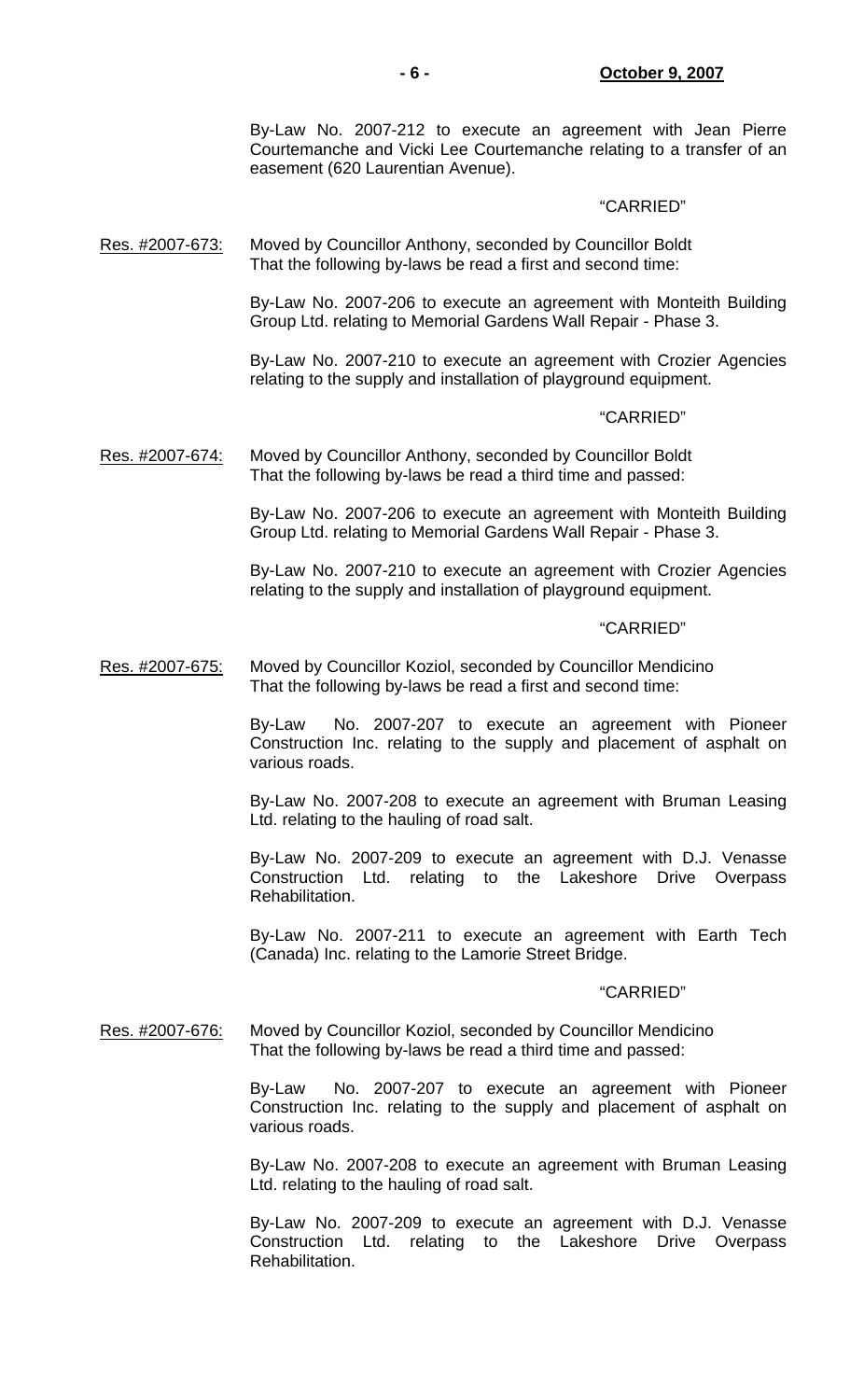By-Law No. 2007-211 to execute an agreement with Earth Tech (Canada) Inc. relating to the Lamorie Street Bridge.

### "CARRIED"

Res. #2007-677: Moved by Councillor Chirico, seconded by Councillor Campbell That Council adjourn in-camera at 7:35 p.m. to discuss:

> Item 13, being litigation or potential litigation, including matters before administrative tribunals, affecting the municipality or local boards; and

> Items 14 to 17, being proposed or pending acquisitions or disposal of land by the municipality or local board.

## "CARRIED"

Res. #2007-678: Moved by Councillor Chirico, seconded by Councillor Campbell That Council reconvene at 7:43 p.m.

## "CARRIED"

Res. #2007-679: Moved by Councillor Chirico, seconded by Councillor Campbell That Council authorize a law suit against Richard Sharp operating as Sundog Entertainment for the return of an \$80,000.00 deposit together with any damages and costs incurred by the City in connection with this matter.

### "CARRIED"

Res. #2007-680: Moved by Councillor Chirico, seconded by Councillor Campbell That Council declare Part of Lot 4, Plan 79, on Third Avenue as surplus and that the lands be sold to the abutting owner for the sum of \$8,034.00, and survey costs.

## "CARRIED"

Res. #2007-681: Moved by Councillor Koziol, seconded by Councillor Mendicino That Council authorize the Public Works Department to alter the bridge over Chippewa Creek beside the Conservation Authority building to reduce the width of the bridge to allow pedestrian access only to be continued, with appropriate railings.

#### "CARRIED"

Res. #2007-682: Moved by Councillor Chirico, seconded by Councillor Campbell That Council approve an easement to Union Gas for the sum of \$1,000.00 between Johnston Road and Wickstead Avenue, subject to Engineering design approvals as to the final location and payment by Union Gas of all survey, legal and registration costs.

#### "CARRIED"

Res. #2007-683: Moved by Councillor Chirico, seconded by Councillor Campbell

- That 1) the property described as Plan 36R-7534, Parts 4, 5, 6, 7, 8, 9, 10, 11 and 12, in the Gateway Industrial Park, be sold to SRP Building Products Inc. and SRP Canada Inc. for the price of \$29,860.00; and
	- 2) the City of North Bay prepare a new Reference Plan which